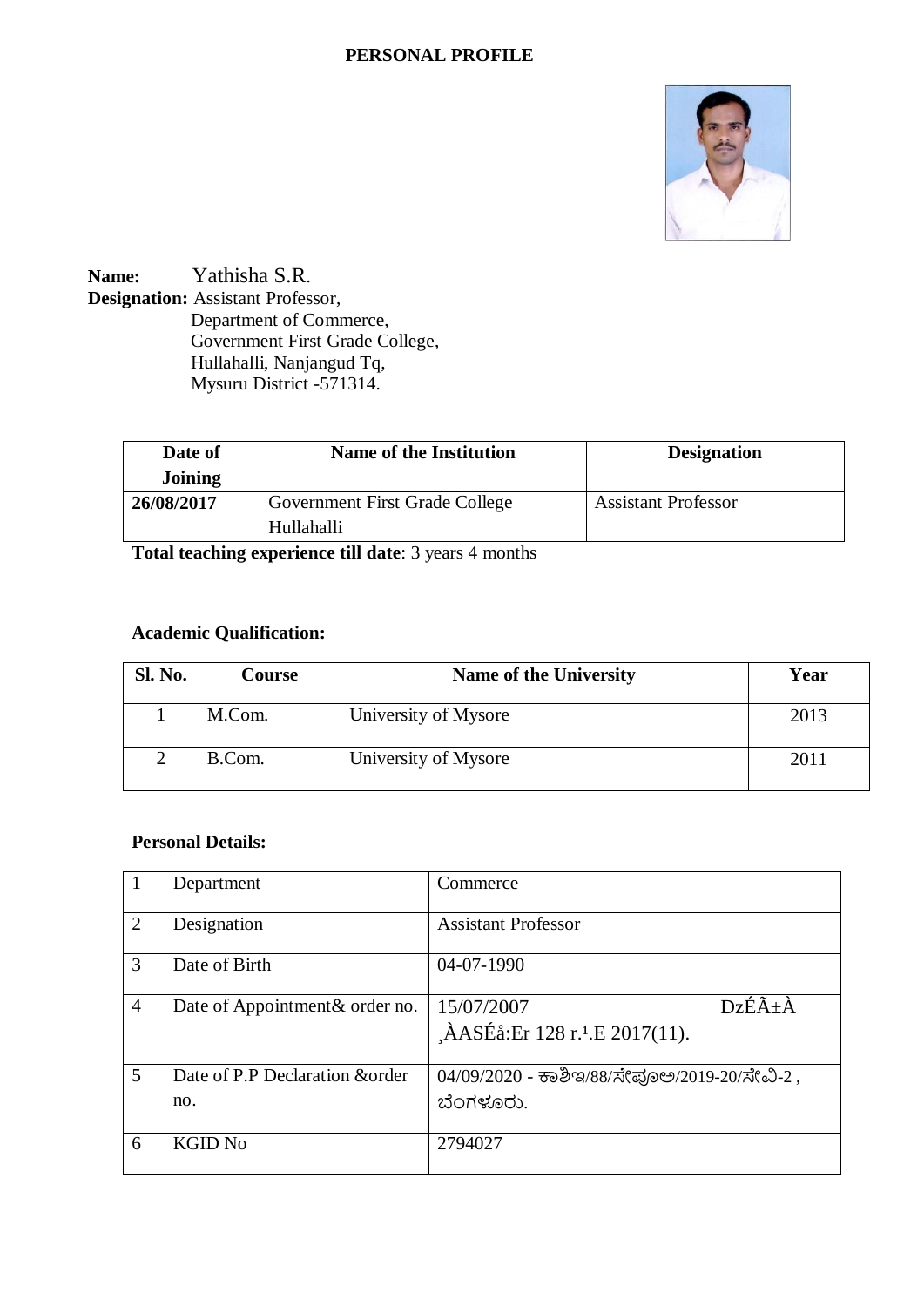| $\overline{7}$ | PAN <sub>No</sub>  | ALNPY6501G             |
|----------------|--------------------|------------------------|
| 8              | PRAN <sub>No</sub> | 110152159002           |
| 9              | Aadhaar No         | 526687000530           |
| 10             | Voter ID No        | XKW5375399             |
| 11             | Passport No        |                        |
| 12             | E-Mail             | sryathisha24@gmail.com |
| 13             | Contact no         | 9164466360             |
| 14             | <b>Blood Group</b> | $O+$                   |

# **Professional Courses Completed during the Service:**

| SI.<br>No.     | <b>Course</b>                            | <b>Held at</b>                                                                                  | Duration $(from - to-)$        |
|----------------|------------------------------------------|-------------------------------------------------------------------------------------------------|--------------------------------|
| 1              | <b>Orientation Course</b>                | $UGC - HRDC$<br>Jawaharlal Nehru Technological<br>University, Hyderabad                         | 13-05-2019<br>To<br>01-06-2019 |
| $\overline{2}$ | <b>Refresher Course</b>                  | $UGC - HRDC$<br>University of Mysore                                                            | 21-10-2020<br>To<br>03-11-2020 |
| 3              | <b>Teacher Empowerment</b><br>Training   | Foundation Course at Higher<br><b>Education Academy, Dharwad</b>                                | 24-02-2020<br>To<br>15-03-2020 |
| 5              | <b>Computer Literacy</b><br>Examination. | <b>KEONICS Mysuru.</b>                                                                          | 25-02-2018                     |
| 7              | Any other                                | $1.$ JAIIB,<br>2. $CAIIB - Conducted by$<br>Indian Institute of Banking<br>and Finance, Mumbai. | 2014                           |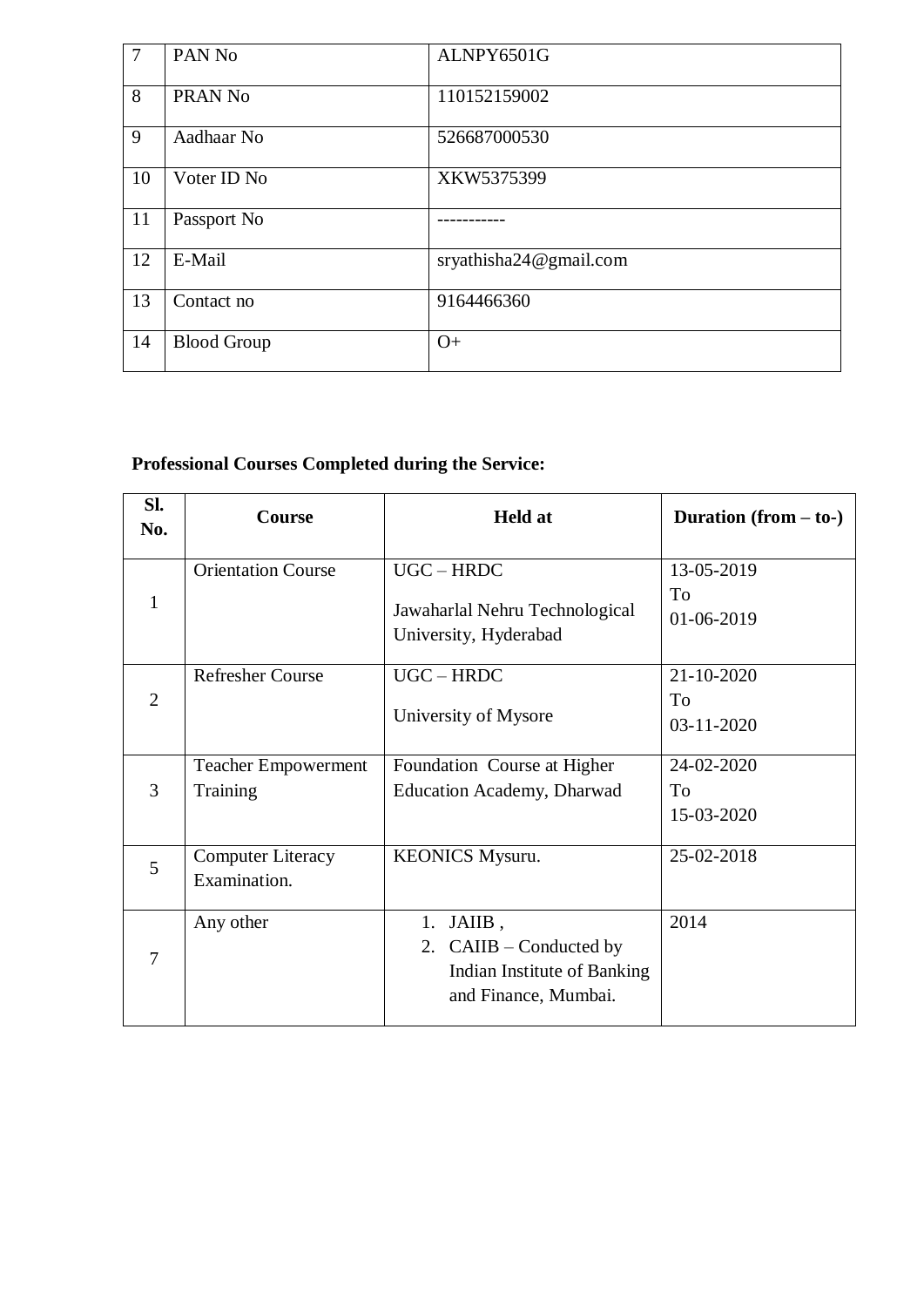## **Details of Participation and Paper presentation, publications in International/National/State level seminars, conferences and Workshops and Programmes Organized:**

| Sl. | Topic | Seminar/Conference/Workshop/ | Place | Date | Mode                         |
|-----|-------|------------------------------|-------|------|------------------------------|
| No. |       | Article                      |       |      | (presented/<br>participated) |
|     |       | $\overline{\phantom{0}}$     |       |      | $\overline{\phantom{a}}$     |
| 2   |       | $\overline{\phantom{a}}$     |       |      | $\overline{\phantom{a}}$     |
| 3   | ۰     | ۰                            |       |      | $\overline{\phantom{a}}$     |

Conferences/Symposium/Workshops – Attended, presented and lectures delivered

|               | Total |              |             | During entire Service |   |             | During last |              |             |
|---------------|-------|--------------|-------------|-----------------------|---|-------------|-------------|--------------|-------------|
|               |       |              |             |                       |   |             | 5 years     |              |             |
|               | A     | $\mathbf{P}$ | $\mathbf R$ | A                     | P | $\mathbf R$ | A           | $\mathbf{P}$ | $\mathbf R$ |
| International |       |              |             |                       |   |             |             |              |             |
| National      |       |              | -           | $\overline{4}$        |   |             | 04          |              |             |
| Uni/Regional  |       |              |             |                       |   |             |             |              |             |
| Local         |       |              | -           |                       |   |             |             |              |             |

A – Attended, P – Presented, R – Resources Person

**Research Articles/Books published:**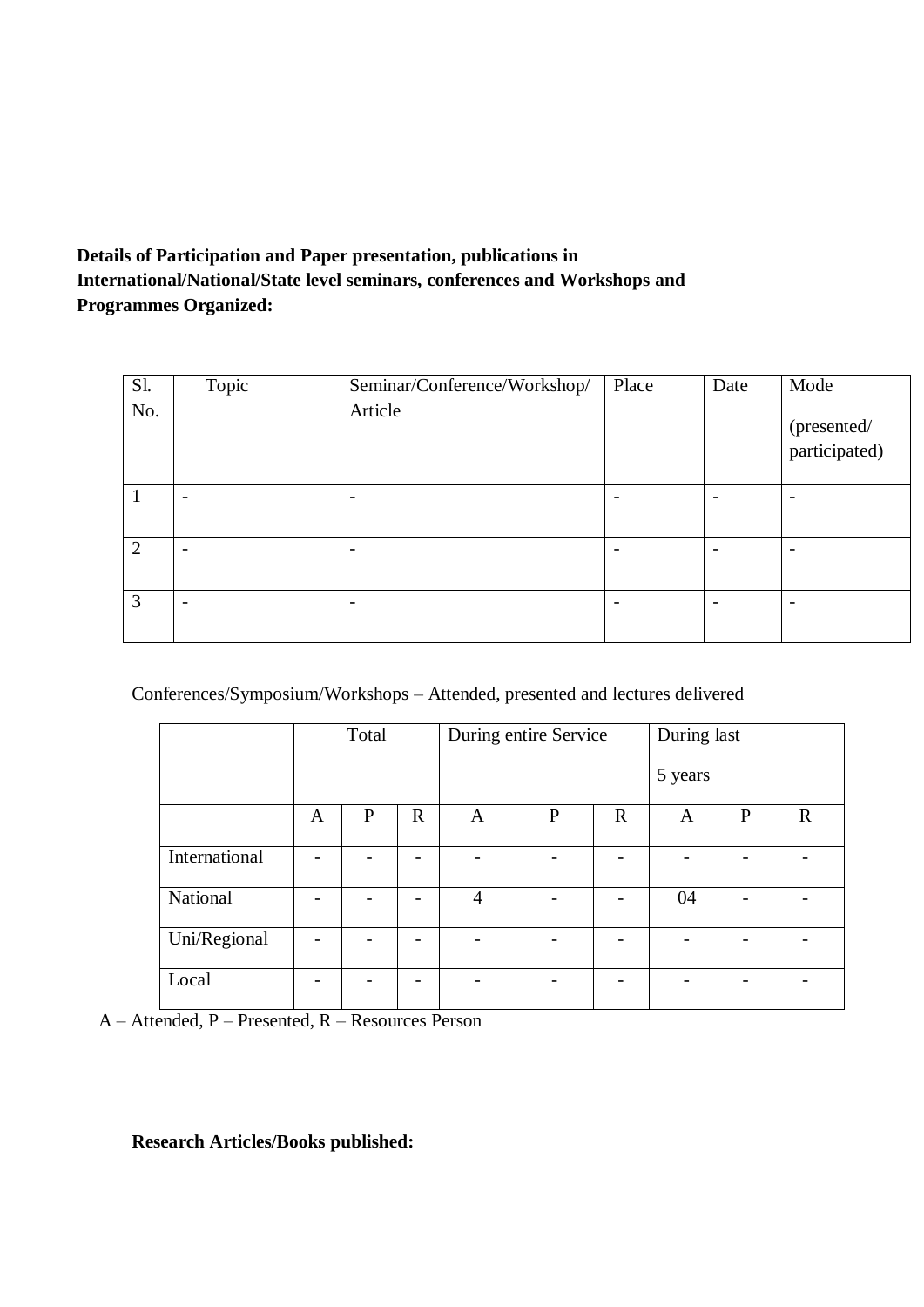|                          | Level                           | Total                    | Before                   | After                    | During                   |
|--------------------------|---------------------------------|--------------------------|--------------------------|--------------------------|--------------------------|
|                          |                                 | (in<br>numbers)          | joining<br>service       | joining<br>service       | the last<br>5 years      |
| Research                 | International (ISSN)            | $\overline{a}$           | $\overline{\phantom{a}}$ | $\overline{\phantom{0}}$ | $\overline{\phantom{a}}$ |
| articles                 | National (ISBN)                 | $\overline{a}$           | $\overline{a}$           |                          | $\overline{\phantom{a}}$ |
| Conference proceedings   |                                 | $\frac{1}{2}$            | $\qquad \qquad -$        | $\overline{\phantom{0}}$ | $\overline{\phantom{a}}$ |
| Subject<br><b>Books</b>  | National                        | $\overline{\phantom{0}}$ | $\overline{\phantom{a}}$ | $\overline{a}$           | $\overline{\phantom{a}}$ |
|                          | state level                     | $\overline{a}$           | $\overline{\phantom{a}}$ | $\overline{a}$           | $\overline{\phantom{a}}$ |
|                          | Local publishers                | $\overline{a}$           | $\overline{\phantom{a}}$ | $\overline{\phantom{0}}$ | $\blacksquare$           |
| Chapters in<br>knowledge | National                        | $\overline{a}$           | $\overline{a}$           | $\overline{a}$           | $\overline{\phantom{a}}$ |
| based                    | state level                     | $\frac{1}{2}$            | $\overline{\phantom{a}}$ | $\overline{\phantom{0}}$ | $\overline{\phantom{a}}$ |
| volumes                  | Local publishers                | $\overline{a}$           | $\blacksquare$           | $\overline{a}$           | $\overline{\phantom{a}}$ |
|                          | University /                    | $\overline{a}$           | $\overline{a}$           | $\overline{a}$           | $\overline{a}$           |
|                          | Regional                        |                          |                          |                          |                          |
| Academic                 | Creative books<br>(Poems/Drama) | $\overline{\phantom{a}}$ | $\overline{\phantom{a}}$ | $\overline{\phantom{a}}$ | $\overline{\phantom{a}}$ |
|                          | Criticism                       | $\overline{\phantom{0}}$ | $\overline{\phantom{a}}$ | $\overline{\phantom{0}}$ | $\overline{\phantom{a}}$ |
|                          | Reviews                         | $\overline{\phantom{a}}$ | $\overline{\phantom{a}}$ | $\overline{\phantom{a}}$ | $\overline{\phantom{a}}$ |
|                          | Translation                     |                          |                          |                          |                          |
| Non<br>Academic          | <b>Popular Articles</b>         | $\overline{a}$           | $\overline{\phantom{a}}$ | $\overline{\phantom{0}}$ | $\blacksquare$           |
|                          | Local news papers               | $\overline{a}$           | $\overline{\phantom{a}}$ | $\overline{\phantom{0}}$ | $\overline{\phantom{a}}$ |
|                          | Magazine                        | $\overline{\phantom{0}}$ | $\overline{\phantom{a}}$ |                          |                          |
|                          | Any other                       | $\overline{a}$           | $\overline{\phantom{a}}$ | $\overline{\phantom{a}}$ | $\overline{\phantom{a}}$ |
|                          | Grand total                     |                          | $\overline{\phantom{m}}$ | $\overline{\phantom{0}}$ | $\overline{\phantom{a}}$ |

# **List of Publications: Papers/ Books**

**1.-**